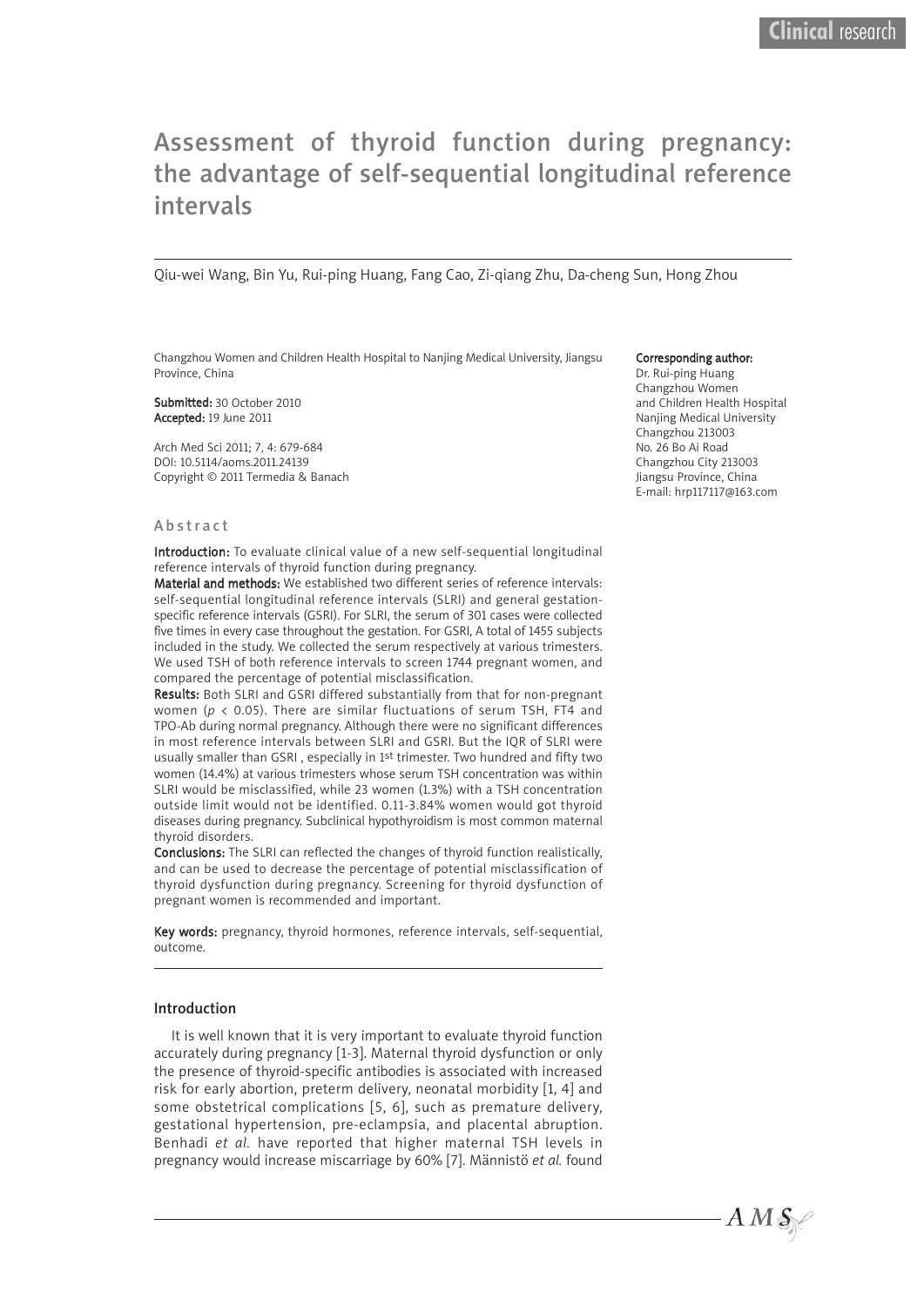that women with thyroid dysfunction and antibodies during pregnancy were more prone to get thyroid disease later [8]. Maternal thyroid function is important not only to the parent but also to the fetus. For example, maternal hypothyroidism, even very mild, can have adverse effects on cognitive and neurological development of the fetus [2]. Both mild and severe maternal hypothyroxinaemia are a higher risk factor for cognitive delay in early childhood [9]. So recently researchers of perinatal medicine reached an agreement that screening thyroid dysfunction of pregnant women is recommended and important.

During a normal pregnancy, great physiological changes in the mother induce complex endocrine and immune responses. At the same time, thyroid gland volume may increase, the thyroid is hyperstimulated, and thyroid hormone concentrations change [10-13]. Recently, researchers recommended the use of gestation-specific reference intervals to evaluate maternal thyroid function. If a non-pregnant reference range is used, many maternal thyroid diseases could be potentially misclassified [14-16]. Some researchers have attempted to establish the gestation-specific reference intervals for a local population, such as Malaysian [16], Chinese [17, 18], Spanish [19], Indian [20], Australian [21], English [22], Czech [23], and so on. However, most studies are based on cross-sectional studies from different women in different stages of gestation. In our last study, we established new self-sequential longitudinal reference intervals based on the same group of pregnant women [24]. The new ranges could reflect the changes of thyroid function in pregnant women more realistically and reduce the variation caused by sampling error from different groups. Maybe it can also give a more accurate value for clinical diagnosis and therapy.

The aim of this study was to evaluate the clinical value of the self-sequential longitudinal reference intervals of thyroid function during pregnancy. First, we established two different series of reference intervals for serum thyroid stimulating hormone (TSH), free thyroxine (FT4) and thyroid peroxidase antibodies (TPO-Ab) during pregnancy: self-sequential longitudinal reference intervals (SLRI) and general gestation-specific reference intervals (GSRI). Then we used both reference intervals to clinically evaluate the status of thyroid function of pregnant women, and observed the percentage of potential misclassification and the relationship with pregnancy outcome. So we can know the advantage of the self-sequential longitudinal reference intervals for the diagnosis of thyroid dysfunction during pregnancy.

## Material and methods

## Study design

This study was designed and undertaken in the Changzhou Women and Children Health Hospital of Nanjing Medical University, Jiangsu Province, China. The cases of this study comprised the pregnant women who regularly checked in to our hospital for early pregnancy prenatal care from June 2008 to December 2009.

## Target population and inclusion criteria

Based on the research of Teng [25], we established selection criteria as follows: 1) no past history of thyroid disease, 2) no life history in the areas of endemic goitre, 3) no other history of autoimmune diseases, 4) no medical history affecting thyroid function, 5) normal urinary iodine, 6) singleton pregnancies, 7) TPO-Ab negative (< 5.0 IU/ml), 8) after follow-up, no hyperemesis gravidarum, pregnancy-induced hypertension, gestational diabetes, premature birth or other adverse maternal-fetal outcomes.

For SLRI, 301 cases were included in the study [24]. For GSRI, a total of 1455 subjects were included in the study: 406 in the 1<sup>st</sup> trimester, 388 in the 2<sup>nd</sup> trimester, and 661 in the 3<sup>rd</sup> trimester were selected to establish general gestation-specific reference intervals. Their age was 26.21 ±6.35 years and the height was 157.4 ±11.2 cm.

# Samples collection

For SLRI, samples of every case were collected five times throughout the gestation [24]. For GSRI, we collected the sera respectively from 1455 women at various trimesters of pregnancy. Three ml of blood of all the cases were collected by simple needle aspiration. The samples were centrifuged at 3000 rpm for 5 min to remove cells. The serum was stored at –86°C until assays.

## Test

The levels of TSH, FT4 and TPO-Ab were quantified by electrochemistry immunoassay (ECL) using a COBAS e601 automated analyser (Roche Diagnostics, Germany). We observed the dynamic change of thyroid hormone over all gestation. Then we established two reference intervals. All cases were followed by a survey of hospital medical record and telephone interview. The detection range of serum TSH is 0.005-100 mIU/l, and 0.3-100 pmol/l for FT4, 5-600 IU/ml for TPO-Ab.

## Clinical evaluation

In the study, we explored initially the value of clinical evaluation and diagnosis. Serum TSH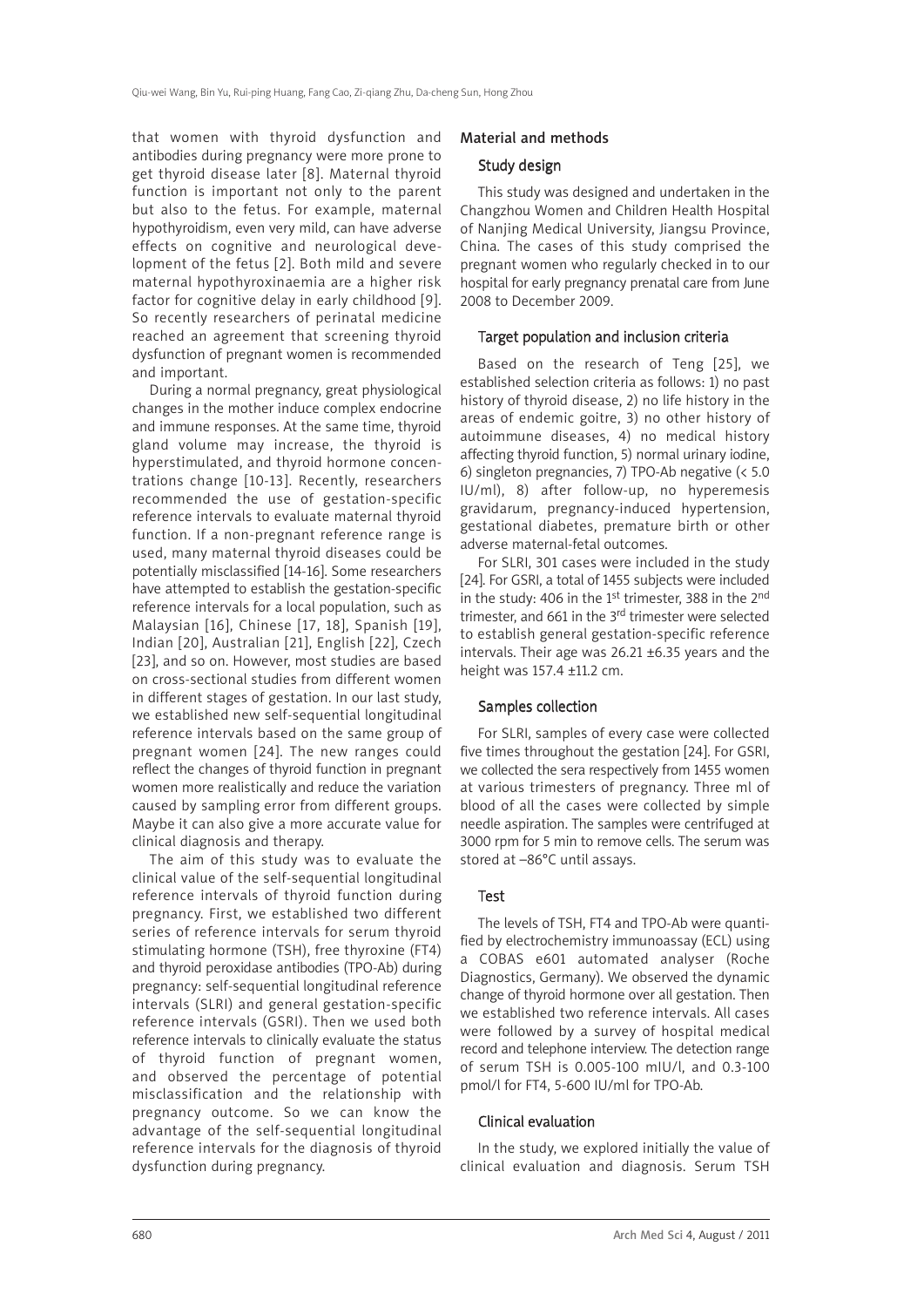provides the most sensitive index to reliably detect thyroid function abnormalities [26]. At first, we used TSH of both reference intervals to screen 1744 pregnant women (458 in the  $1<sup>st</sup>$  trimester, 449 in the 2<sup>nd</sup> trimester, and 837 in the 3<sup>rd</sup> trimester), and compared the percentage of potential misclassification. According to their gestational weeks, we selected the best reference intervals as the standard of diagnosis. After following up all cases, we observed the occurrences of pregnancy complication, including pre-eclampsia, hypertensive disorder complicating pregnancy, gestational diabetes mellitus, premature birth, intrahepatic cholestasis of pregnancy, and so on. Then, we analysed the relationship between misclassification and pregnancy outcome.

#### Statistical analysis

All data were collected and statistically analysed by SPSS 13.0 software. Results of parameters were expressed as median (M), interquartile range (IOR), 2.5<sup>th</sup> percentile (P2.5) and 97.5<sup>th</sup> percentile (P97.5). The limits of the reference intervals were calculated as P2.5 to P97.5. Non-parametric tests were employed to compare differences in thyroid hormones (the median level); comparisons among groups with different gestational ages were performed with Kruskal-Wallis test (H test) and comparisons between two different groups were compared with Wilcoxon test. Mann-Whitney U test was used to compare the difference between SLRI and GSRI. Positive ratios were calculated by  $\chi^2$ -test. A value of *p* of less than 0.05 was considered to be statistically significant.

#### Details of ethics approval

The study design and protocol were reviewed and approved by the ethics committee of Changzhou Women and Children Health Hospital affiliated to Nanjing Medical University.

#### Results

Table I shows the median, P2.5-P97.5, IQR of serum TSH, FT4 and TPO-Ab. There are similar fluctuations of serum TSH, FT4 and TPO-Ab in SLRL and GSRI during normal pregnancy.

Compared with normal non-pregnant women, serum TSH was at a low level during the 1<sup>st</sup> trimester ( $p < 0.05$ ), and began to rise, but always at a lower level ( $p < 0.05$ ) (Figure 1). The level of FT4 was consistently lower than the non-pregnant group ( $p \lt 0.05$ ), and tended to a steady state (Figure 2). TPO-Ab rose continuously all over gestation. It was significantly higher in the 3rd trimester ( $p \lt 0.05$ ) (Figure 3). There were no significant differences in most reference intervals between SLRI and GSRI. But the IQR of SLRI was usually smaller than GSRI, especially in the 1<sup>st</sup> trimester.

Based on the results of 1744 pregnant women, SLRI had the best clinical specificity among three reference intervals in the 1<sup>st</sup> trimester and 2<sup>nd</sup> trimester. Women whose TSH level was outside SLRI would have higher risk of pregnancy complications ( $p < 0.01$ ). The difference of risk was greatest in the 2nd trimester (34.6% vs. 9.5%, *p* < 0.001). For GSRI, it was also satisfied results in the 2<sup>nd</sup> trimester and 3<sup>rd</sup> trimester ( $p < 0.05$ ). However, there were no significant differences in non-pregnant reference interval throughout the gestation (*p* > 0.05).

In order to evaluate the value of clinical diagnosis, we investigated the thyroid function of 1744 pregnant women with SLRI. The number and percentage of potentially misclassification if nonpregnant reference intervals were used are summarized in Table II. Two hundred and fifty-two women (14.4%) at various trimesters whose serum TSH concentration was within SLRI would be misclassified, while 23 women (1.3%) with a TSH concentration outside the limit would not be

Table I. Reference intervals of thyroid function in normal pregnant women

| Gestation                          | Group          | n   | TSH [mlU/l]                     |            | FT4 [pmol/l]                           |            | TPOAb [IU/ml]                         |            |
|------------------------------------|----------------|-----|---------------------------------|------------|----------------------------------------|------------|---------------------------------------|------------|
|                                    |                |     | $M(P_{2.5}-P_{97.5})$           | <b>IQR</b> | $M(P_{2.5}-P_{97.5})$                  | <b>IQR</b> | $M(P_{2.5}-P_{97.5})$                 | <b>IQR</b> |
| 1st<br>trimester                   | $SI$ RI $[24]$ | 301 | $1.00(0.02 - 3.65)^{\#}$        | 1.18       | 15.48 (11.85-21.51)# 3.05              |            | 6.35 $(5.00-19.69)^*$ 4.03            |            |
|                                    | <b>GSRI</b>    | 406 | $1.08(0.19-3.54)$ <sup>#</sup>  | 1.26       | 16.04 (12.01-24.62)# 3.06              |            | $8.63$ (5.00-20.45) <sup>#</sup> 6.83 |            |
| 2 <sub>nd</sub><br>trimester       | $SI$ RI $[24]$ | 301 | $1.26$ (0.36-3.46) <sup>#</sup> | 0.93       | 12.08 (9.45-16.26)*# 2.12              |            | $7.05(5.00-19.92)^*$ 5.13             |            |
|                                    | <b>GSRI</b>    | 388 | $1.35(0.38-3.29)$ <sup>#</sup>  | 0.94       | $12.64$ (9.53-16.91) <sup>#</sup> 2.46 |            | $9.57(5.00-31.05)^{#}$ 8.38           |            |
| ιd<br>trimester                    | $SI$ RI $[24]$ | 301 | $1.50(0.44 - 5.04)$ *#          | 1.10       | 12.62 (9.30-17.14)# 2.59               |            | 8.63 (5.00-21.96)*# 4.97              |            |
|                                    | <b>GSRI</b>    | 661 | $1.72$ (0.51-5.43) <sup>#</sup> | 1.36       | $12.86$ (9.37-17.14) <sup>#</sup> 2.52 |            | $9.71(5.00-25.68)^{#}$ 6.95           |            |
| Non-preg-<br>nancy <sup>[24]</sup> |                | 150 | $2.10(0.75 - 5.28)$             | 1.35       | 17.71 (14.35-21.69)                    | 2.22       | 6.78 (5.00-22.42)                     | 2.92       |

*\*Compared with GSRI group, p < 0.05, #Compared with non-pregnancy group, p < 0.05*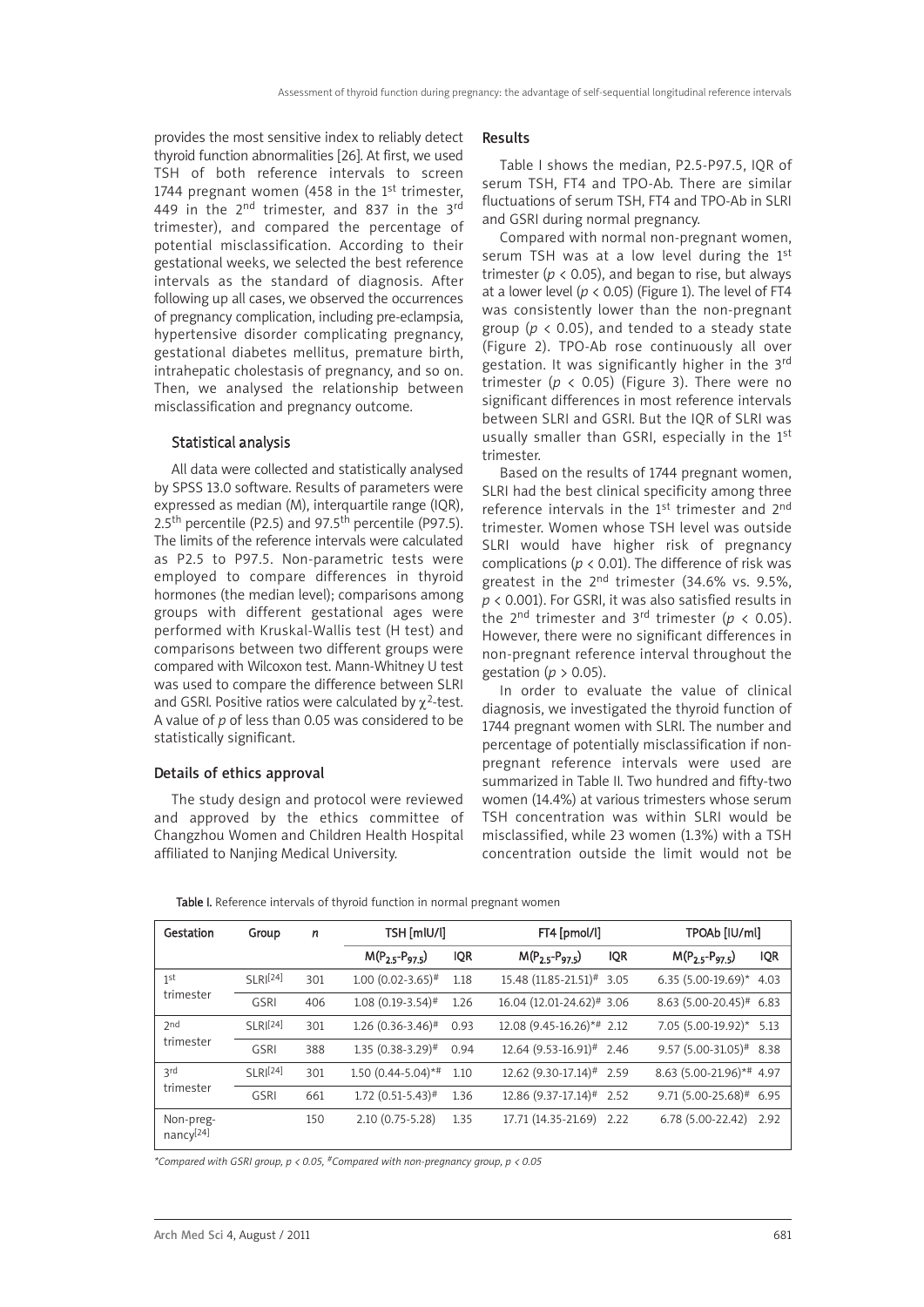

Figure 1. The fluctuations of both reference intervals of TSH in normal pregnancy



Figure 3. The fluctuations of both reference intervals of TPO-Ab in normal pregnancy

identified. The potential for misclassification of TSH results was greatest in the 1<sup>st</sup> trimester (31.0%). During the later pregnancy, 34.8% of missed diagnosis cases would have had some pregnancy complications. However, only 9.1% of the misdiagnoses might have occurred. If the GSRI was applied, a total of 40 women (2.3%) would have



Figure 2. The fluctuations of both reference intervals of FT4 in normal pregnancy

been incorrectly classified, and only 3 women (0.1%) would not have been identified. Both SLRI and GSRI were quite consistent in clinical diagnosis.

Table III shows the prevalence of thyroid hormone during pregnancy clinically evaluated with SLRI. 0.11-3.84% of women would have got thyroid diseases during pregnancy, including hypothyroidism, subclinical hypothyroidism, and hyperthyroxinaemia. Subclinical hypothyroidism is the most common maternal thyroid disorder. The positive rate of TPO-Ab was 8.66% throughout the gestation.

## Discussion

The basic premise for clinical management of thyroid disease in pregnancy is in accurate laboratory measurement of thyroid hormones. Because of complicated physiological changes during pregnancy, it is urged to establish the normal gestational-specific reference values of thyroid function. Recently, several studies have already established the normal gestational-specific reference intervals of thyroid function [16-23]. However, most of the present reference ranges were based on the cross-sectional survey from different populations. Andersen *et al.* [27] have reported that the intra-individual variation

Table II. Potential for misclassification of TSH in pregnant women using non-pregnant reference intervals

| Gestation                 | N    | <b>Misdiagnosis</b> |                                    | Missed diagnosis |                                    |            | Overall                            |
|---------------------------|------|---------------------|------------------------------------|------------------|------------------------------------|------------|------------------------------------|
|                           |      | n (%)               | Pregnancy<br>complication, $n$ (%) | n (%)            | Pregnancy<br>complication, $n$ (%) | n (%)      | Pregnancy<br>complication, $n$ (%) |
| 1 <sup>st</sup> trimester | 458  | 134 (29.3)          | 13(9.7)                            | 8(1.7)           | 2(25.0)                            | 142 (31.0) | 15(10.6)                           |
| 2 <sup>nd</sup> trimester | 449  | 69 (15.4)           | 4(5.8)                             | 13(2.9)          | 6(46.2)                            | 82(18.3)   | 10(12.2)                           |
| 3rd trimester             | 837  | 49(5.9)             | 6(12.2)                            | 2(0.2)           | 0                                  | 51(6.1)    | 6(11.8)                            |
| Total                     | 1744 | 252 (14.4)          | 23(9.1)                            | 23(1.3)          | 8(34.8)                            | 275 (15.8) | 31(11.3)                           |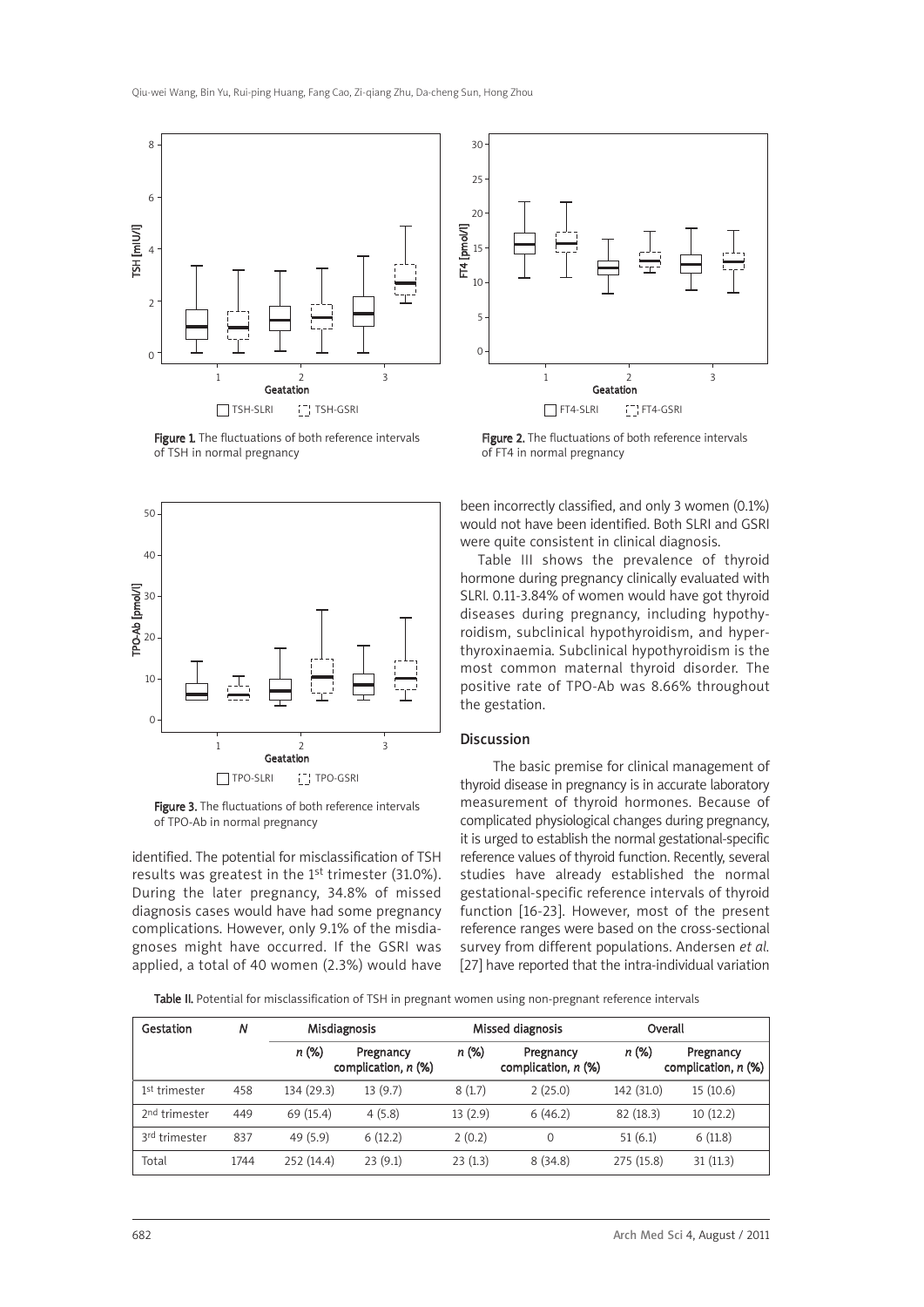| Gestation                 | N    | <b>Hypothyroidism</b> | Subclinical<br>hypothyroidism | Hypothyro-<br>xinaemia | Hyperthyro-<br>xinaemia | Subclinical<br>hyperthyro-<br>xinaemia | TPO-Ab<br>positive |
|---------------------------|------|-----------------------|-------------------------------|------------------------|-------------------------|----------------------------------------|--------------------|
| 1 <sup>st</sup> trimester | 458  | 1(0.22)               | 12(2.62)                      | 6(1.31)                | 10(2.18)                | 3(0.66)                                | 31(6.77)           |
| 2 <sup>nd</sup> trimester | 449  | 1(0.22)               | 15(3.34)                      | 7(1.56)                | 2(0.15)                 | 8(1.78)                                | 51 (11.36)         |
| 3rd trimester             | 837  | $\Omega$              | 40 (4.78)                     | 17(2.03)               | 1(0.12)                 | 16 (1.91)                              | 69 (8.24)          |
| Total                     | 1744 | 2(0.11)               | 67 (3.84)                     | 30(1.72)               | 13(0.75)                | 27(1.55)                               | 151 (8.66)         |

Table III. Prevalence of thyroid disorders during pregnancy using SLRI

of thyroid function tests in non-pregnant individuals is smaller than the inter-individual variation. In our study, we established respectively two different series of reference intervals during pregnancy: selfsequential longitudinal reference intervals (SLRI) and general gestation-specific reference intervals (GSRI). Our study showed that both of them differed substantially from that for non-pregnant women. There were no significant differences in most reference intervals between SLRI and GSRI. But the IQR of SLRI was usually smaller than GSRI, especially in the 1st trimester. So we considered that intraindividual variations of thyroid hormones were smaller than inter-individual variations also during pregnancy. Boas *et al.* [28] also drew a similar conclusion. The SLRI could reduce the variation caused by sampling error from different groups and reflected the changes of thyroid function in pregnant women more realistically, resulting in a more important value for clinical diagnosis and therapy.

More and more researchers are aware of the importance of evaluating maternal thyroid function during pregnancy by gestation-specific reference intervals. If a non-pregnant reference interval is used, a number of maternal thyroid diseases could be potentially misclassified. Stricker *et al.* [14] have reported that 5.6-18.3% of misdiagnoses and missed diagnoses likely occur in clinical practice due to the use of the non-pregnant normal population reference values as a basis for diagnosis. The potential for misclassification was greatest in the first trimester (10.4%) for TSH [14]. In China, the percentage of potentially misclassified cases of subclinical hypothyroidism and hypothyroxinaemia in pregnant women was decreased by using the gestational age-specific reference intervals [15]. Similar results were obtained in Malaysia [16] and Australia [21]. As a single hormone determination, serum TSH provides the most sensitive index to reliably detect thyroid function abnormalities [26]. So we explored the clinical value of TSH of SLRI at first. We investigated the status of thyroid hormone by screening 1744 pregnant women with three kinds of reference intervals: SLRI, GSRI and non-pregnant reference intervals. After comparing the results and pregnancy outcome, we found that SLRI had the best clinical specificity among the three reference

intervals. Women whose TSH level was outside SLRI would have higher risk of pregnancy complications, especially in the 1st trimester and 2nd trimester. Applying the non-pregnant reference intervals to pregnant women results in misclassification of thyroid status for 6.1-31.0% of women. Use of nonpregnant reference intervals has the potential to result in a large number of misclassified results. The SLRI can be used to decrease the percentage of potential misclassification of thyroid dysfunction.

Thyroid disorders are common in pregnancy and affect maternal and fetal outcome. Our data showed that 0.11-3.90% of women would have got thyroid diseases during pregnancy. Subclinical hypothyroidism is the most common maternal thyroid disorder. Some studies have reported that thyroid insufficiency may be associated with adverse obstetric outcome and fetal neurodevelopmental deficits [1, 29]. So it is important to find thyroid hormone deficiency during the early stage of pregnancy. At the same time, TPO-Ab is used to predict some autoimmune thyroid diseases, such as post-partum thyroiditis [30]. Higher TPO-Ab level during pregnancy is also a marker of the danger of the development of postpartum thyroiditis [31]; about 50% of TPO-Ab positive women will get thyroid dysfunction after delivery [30-32]. In the present study, TPO-Ab was detectable in 8.66% of pregnant women. Evaluating the TPO-Ab levels may be helpful in later pregnancy. Overall, we think screening for thyroid dysfunction of pregnant women is recommended and important.

## Acknowledgments

We thank all the study participants for their contributions. This study was supported by grants from Changzhou Health Bureau (WZ200821) and Key Laboratory of Changzhou City.

The authors declare that they have no competing interests.

RP Huang carried out the assays and participated in designing the study. B Yu, F Cao, ZQ Zhu, D Cheng, H Zhou carried out laboratory tests, participated in designing the study and performed the statistical analysis. RP Huang, B Yu, QW Wang conceived the study, participated in its design and coordination and helped draft the manuscript.